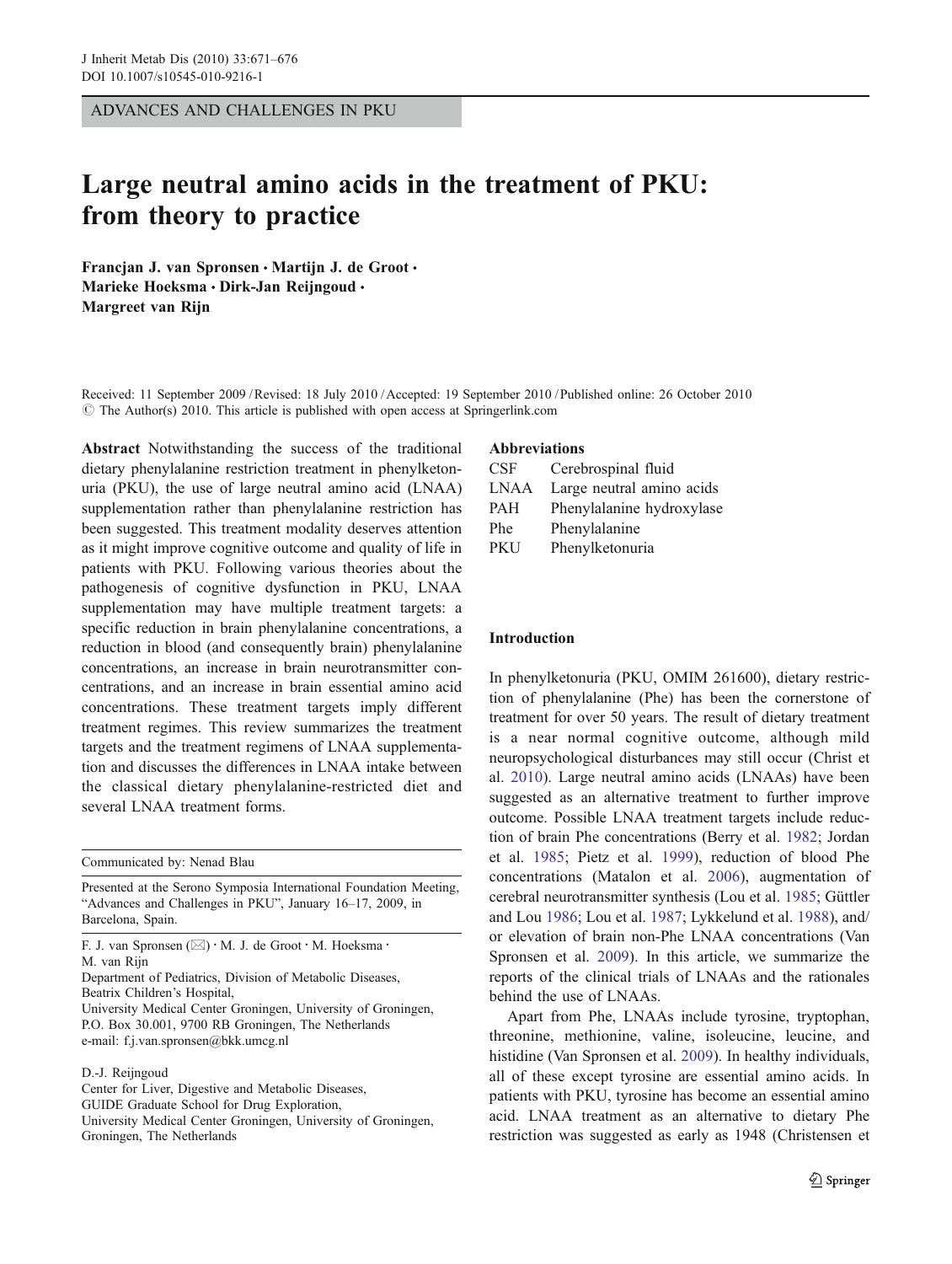al. [1948\)](#page-4-0) and first studied in rats in 1976 (Andersen and Avins [1976](#page-4-0)). Since then, different combinations of LNAAs have been designed, based on different rationales and treatment targets. Some LNAA combinations contain arginine and/or lysine, neither of which is an LNAA.

This paper reviews different treatment regimes and different treatment rationales in LNAA supplementation.

## Rationale A: LNAA supplementation to decrease cerebral Phe concentrations

The underlying rationale for this therapeutic strategy is that elevated brain Phe concentrations are considered to be neurotoxic. Because all LNAAs share a common transport system in order to enter the brain, and high plasma concentrations of LNAAs may block the transport of Phe into the brain (Pardridge [1998](#page-4-0)), increasing blood LNAA concentrations may reduce uptake of Phe into the brain. This hypothesis was first studied in rats with experimental hyperphenylalaninemia. LNAA-treated hyperphenylalaninemic rats were shown to have significantly reduced brain Phe concentrations compared to untreated hyperphenylalaninemic control rats, at similar blood Phe concentrations (Andersen and Avins [1976](#page-4-0)). Later studies in PKU patients showed that supplementation with valine, isoleucine, and leucine resulted in slightly improved neuropsychological function in patients with PKU (Jordan et al. [1985](#page-4-0); Berry et al. [1990\)](#page-4-0). More recent studies included the administration of all LNAAs. Pietz et al. ([1999](#page-4-0)) and Moats et al. ([2003\)](#page-4-0) showed that oral LNAA supplementation reduced brain Phe concentrations, and improved neurophysiological and neuropsychological functioning (Pietz et al. [1999](#page-4-0); Moats et al. [2003](#page-4-0); Schindeler et al. [2007](#page-5-0)). Differences in outcome may be related to composition, dosing, route of administration, and duration of the supplementation period.

## Rationale B: tyrosine and/or tryptophan supplementation to increase cerebral neurotransmitter synthesis

The rationale for this therapeutic strategy is that high plasma Phe concentrations result in decreased brain neurotransmitter concentrations. This is reflected by reduced brain neurotransmitter concentrations in the PKU mouse brain (Puglisi-Allegra et al. [2000;](#page-4-0) Pascucci et al. [2002,](#page-4-0) [2008](#page-4-0), [2009](#page-4-0)), and by reduced concentrations of dopamine and serotonin and their metabolites in PKU patients, both in cerebrospinal fluid (CSF) (Butler et al. [1981](#page-4-0); Lou et al. [1985;](#page-4-0) Burlina et al. [2000\)](#page-4-0), and in autopsied brain tissue (McKean [1972\)](#page-4-0). In PKU patients

with an unrestricted natural protein intake, tyrosine and tryptophan supplementation have been shown to improve neurotransmitter metabolism, reaction time, and vigilance (Güttler and Lou [1986;](#page-4-0) Lou et al. [1987;](#page-4-0) Lykkelund et al. [1988](#page-4-0)), suggesting that dietary treatment could be replaced by a combination of tyrosine and tryptophan. Further support for such a treatment strategy was based on the theory of prefrontal lobe dysfunction (Diamond et al. [1994](#page-4-0)). This theory presumes that the prefrontal cortex is most affected by dopamine depletion, because dopaminergic neurons innervating the prefrontal cortex have relatively high levels of activity and higher dopamine turnover, inducing dopamine-dependency. Following these lines of consideration, large doses of tyrosine or L-dopa were expected to have a positive effect. However, later studies with large doses of tyrosine or Ldopa did not show positive results (Lou [1994](#page-4-0); Mazzocco et al. [1992](#page-4-0); Pietz et al. [1995;](#page-4-0) Smith et al. [1998](#page-5-0); Ullrich et al. [1996](#page-5-0)).

#### Rationale C: LNAA supplementation to decrease blood Phe concentrations

This therapeutic strategy of supplementing LNAA is based on the rationale that LNAA transport not only occurs at the blood–brain barrier (BBB), but also at the gut–blood barrier. After performing studies in mice, Matalon et al. [\(2003](#page-4-0)) performed an open and a double-blinded trial in patients, who received LNAAs three times daily with meals, while patients' regular diet was unchanged (Matalon et al. [2006,](#page-4-0) [2007\)](#page-4-0). A decrease in blood Phe concentrations up to 50% of initial values was found on LNAA supplementation of 0.5– 1.0 g kg<sup>-1</sup> day<sup>-1</sup> (Matalon et al. [2006,](#page-4-0) [2007](#page-4-0)). This suggests that LNAA supplementation superimposed on regular dietary treatment may reduce Phe absorption in the gastrointestinal tract. If reduction in blood Phe concentrations indeed results from reduced Phe absorption, supplementation of all LNAAs at this dosage may not be required, as supplementation with threonine up to 50 mg/kg is reported to be sufficient to reduce blood Phe concentration by 20– 50% (Sanjurjo et al. [2003](#page-5-0)). In addition, the reduction of blood Phe concentrations following LNAA supplementation may at least partly result from increased protein synthesis resulting from increased essential amino acid availability, in case of essential amino acid deficiency. However, it is largely unknown whether the patients studied had essential amino acid deficiencies (due to insufficient intake of natural protein and/or protein substitute), as so far, none of the clinical studies on the effects of LNAA supplementation quantified the amount of natural protein and protein substitute intake patients used. Finally, reduced blood Phe concentrations on LNAA supplementation may just be a matter of timing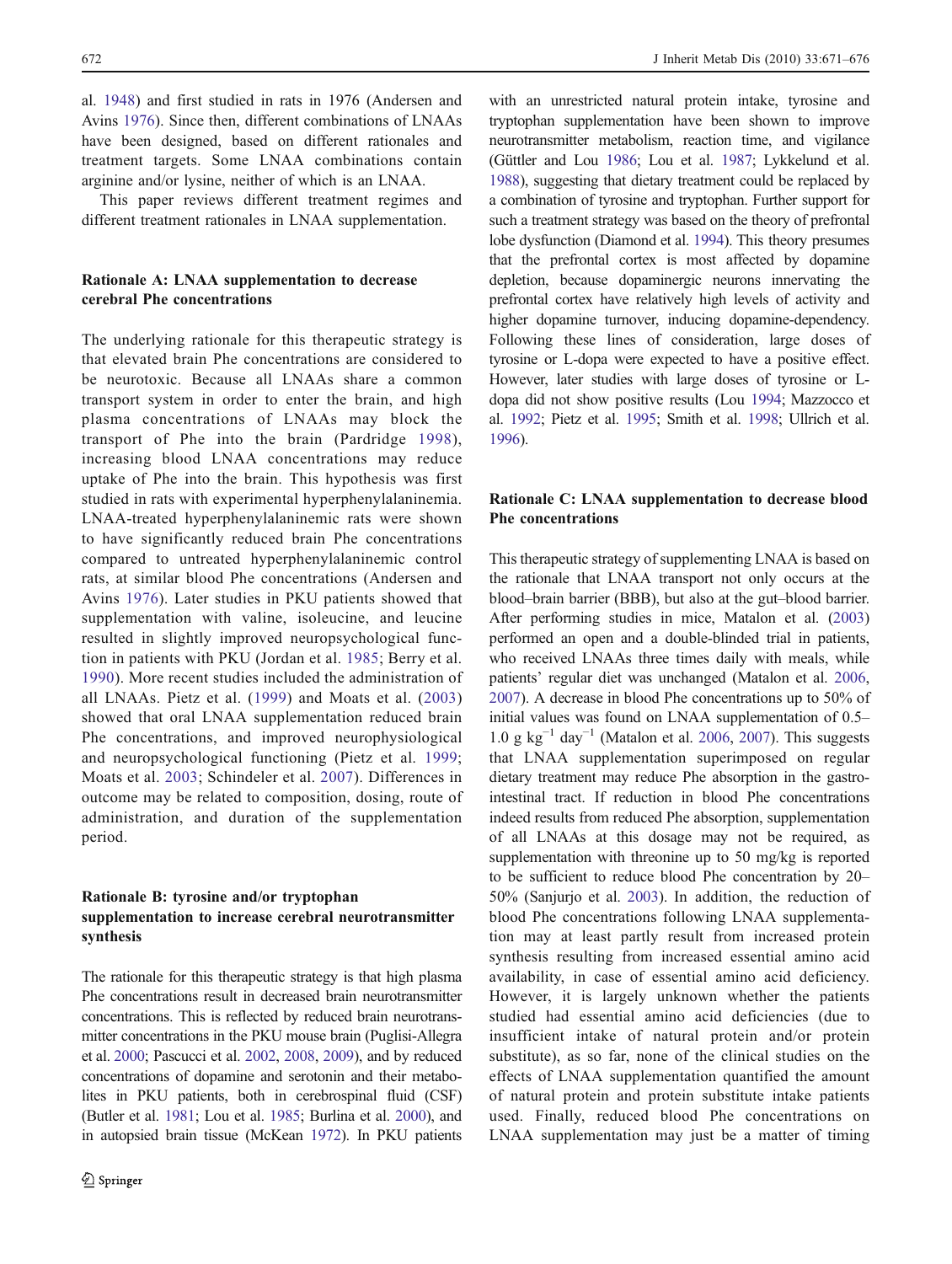<span id="page-2-0"></span>of blood sampling, as suggested by Prof. Bachmann (personal communication).

#### Rationale D: LNAA supplementation to increase cerebral amino acid concentrations

Reduced brain LNAA concentrations have been reported in PKU mice (Smith and Kang [2000;](#page-5-0) Pascucci et al. [2002,](#page-4-0) [2008\)](#page-4-0). In autopsied brain tissue of PKU patients, McKean reported reduced tyrosine concentrations (McKean [1972](#page-4-0)). Restoring reduced brain LNAA concentrations in PKU may improve cognitive outcome. The rationale for LNAA supplementation to increase cerebral LNAA concentrations is, again, that LNAAs share the same transport system as Phe for entering the brain. Where rationale A hypothesizes that it is important to decrease the brain Phe concentration, rationale D hypothesizes that a deficiency in any essential amino acid in the brain may affect brain (protein) metabolism. Consequently, rationale D focuses on the effect of LNAA treatment on brain LNAA concentrations, rather than on (a decrease in) brain Phe concentrations. Hoeksma et al. ([2009\)](#page-4-0) showed that a significant negative relationship exists between plasma Phe concentration and cerebral protein synthesis in patients with PKU. However, this finding does not differentiate between the influence of elevated brain Phe concentrations and reduced brain non-Phe LNAA concentrations on cerebral protein synthesis.

#### Rationale E: comparison of LNAA intake in LNAA treatment and present dietary treatment

Recent trials with LNAA supplements in PKU patients include LNAA alone (Pietz et al. [1999\)](#page-4-0), LNAA with extra

lysine and/or arginine (Koch et al. [2003;](#page-4-0) Moats et al. [2003;](#page-4-0) Matalon et al. [2006](#page-4-0), [2007](#page-4-0); Schindeler et al. [2007\)](#page-5-0), or only threonine (Sanjurjo et al. [2003\)](#page-5-0). Whatever combination of amino acids is given, LNAA treatment strategies start with a more or less normal (i.e., unrestricted) intake of natural protein. The response of blood Phe concentrations to LNAA treatment (Pietz et al. [1999](#page-4-0); Koch et al. [2003;](#page-4-0) Moats et al. [2003;](#page-4-0) Matalon et al. [2006](#page-4-0), [2007;](#page-4-0) Schindeler et al. [2007\)](#page-5-0) is comparable to the response of blood Phe concentrations to the protein substitutes in the traditional dietary treatment (MacDonald et al. [1996;](#page-4-0) Crone et al. [2005](#page-4-0)).

To illustrate treatment-dependent differences in LNAA intake, we calculated prescribed LNAA intake for several treatment regimes, based on an adult PKU patient with a body weight of 70 kg (Fig. 1). In Fig. 1, prescribed LNAA intake is compared among four different diets: (1) conventional dietary PKU treatment consisting of Phe-restriction combined with synthetic amino acid mixtures, (2) LNAA supplementation (0.5 g  $kg^{-1}$  day<sup>-1</sup>) with natural protein intake at  $0.8$  g kg<sup>-1</sup> day<sup>-1</sup>, the recommended daily allowance (RDA) (National Research Council [1989](#page-4-0)), (3) LNAA supplementation combined with conventional dietary treatment, (4) RDA of protein of healthy adults. For calculation of LNAA content of synthetic amino acid mixtures (treatment 1), the mean of the following 14 amino acid mixtures was used: PKU3® (Milupa), PKU3advanta® (Milupa), XP Maxamum® (SHS), Lowphlex Powder® (SHS), Phlexy-10 drinkmix® (SHS), Phlexy-10 tablets® (SHS), PK Aid-4® (SHS), Aminogran® (UCB Pharma), PKU Express Powder® (Vitaflo), Phenex-2® (Ross), Xphe advance® (Metax), Easiphen® (SHS), PKU Express Liquid® (Vitaflo), Lophlex Liquid® (SHS). Regarding LNAA supplementation (treatments 2 and 3), a dose of 0.5 g kg<sup>-1</sup> day<sup>-1</sup> is used, based on several recent trials following the work of Moats et al. ([2003](#page-4-0)) and Koch et al. ([2003](#page-4-0)). Prescribed



amino acids intake (g/day) on different treatment regimes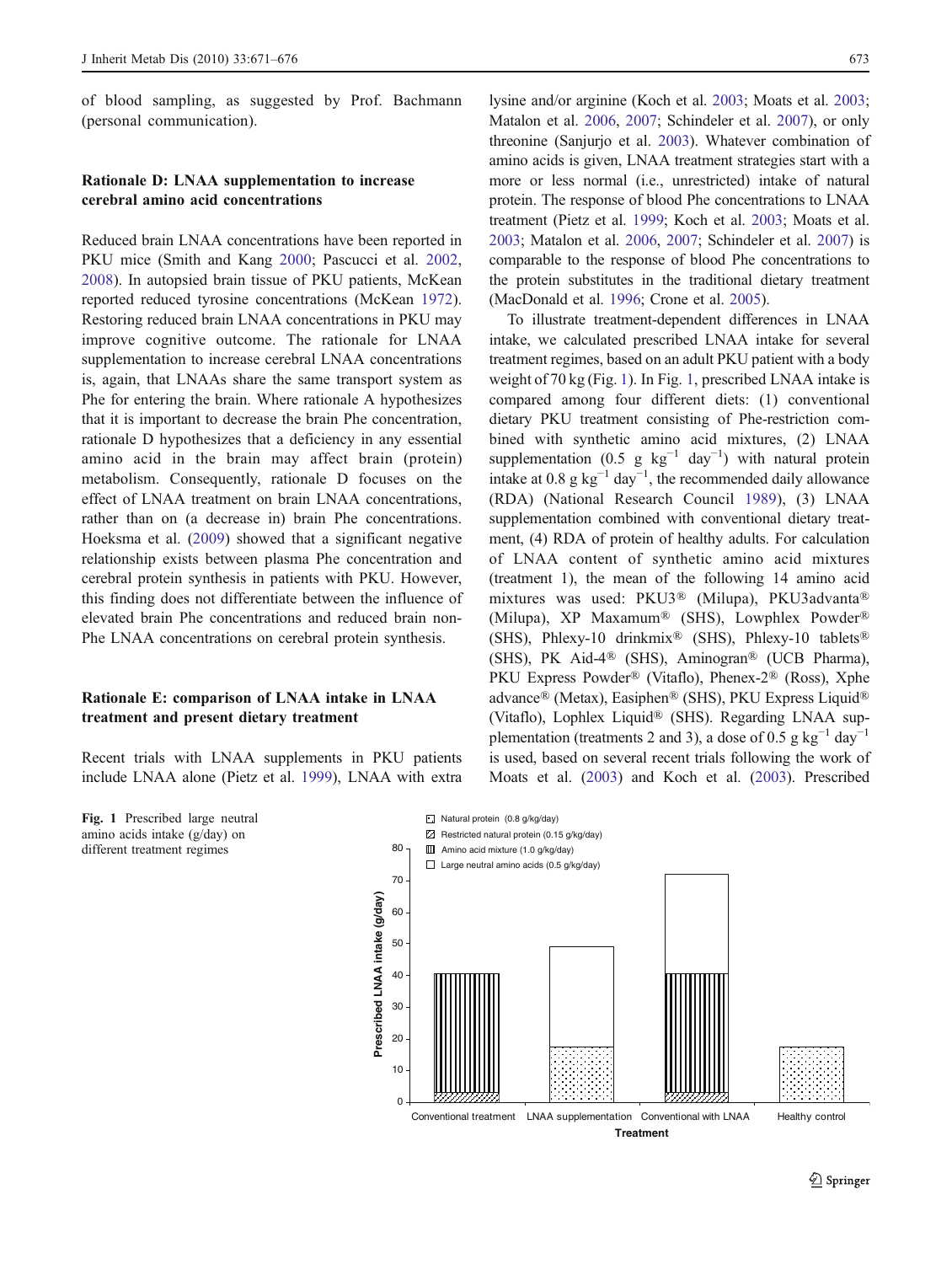LNAA intake of these treatments was calculated as the mean of Lanaflex® (SHS international) and NeoPhe® (Solace Nutrition). The dietary regimen of LNAA supplementation combined with conventional dietary treatment (treatment 3) reflects the regimen studied by Matalon et al. [\(2006,](#page-4-0) [2007](#page-4-0)).

Several assumptions underlie the calculated values. First, the dose of amino acid mixture in conventional treatment is set at 1.0 g kg<sup>-1</sup> day<sup>-1</sup> rather than the RDA (0.8 g kg<sup>-1</sup> day−<sup>1</sup> ), correcting for the assumed 20% of the mixture that is not absorbed in the gastrointestinal tract. Second, in conventional treatment, LNAA intake resulting from natural protein intake is not taken into account, as the natural protein in this treatment is assumed to be of relatively low nutritional value. However, the distinction between protein of relatively low and high nutritional value has not been applied to the prescribed LNAA intake at RDA of healthy controls, resulting in some inconsistencies.

Based on these calculated prescribed LNAA intakes, Fig. [1](#page-2-0) demonstrates that LNAA intake in PKU is higher than in healthy controls, regardless of the specific treatment given. Moreover, LNAA intake on LNAA supplementation is higher than LNAA intake on conventional treatment. However, the difference in LNAA intake between these two treatment forms is small relative to the difference between conventional treatment and the dietary regimen studied by Matalon et al. Finally, LNAA intake on the treatment strategy studied by Matalon et al. clearly results in a higher LNAA intake than either conventional therapy or LNAA supplementation, and markedly exceeds LNAA intake of a healthy control.

When LNAA treatment is discussed, not only the dose but also the composition is important. It is remarkable that LNAA treatment would need the addition of the non-LNAA lysine and arginine. When the primary aim is to block the entrance of Phe into brain, this would favor LNAA supplements consisting of specific amino acids, such as leucine, isoleucine, and methionine, that are considered to be highly effective at decreasing the cerebral Phe concentration (Hargreaves and Pardridge [1998\)](#page-4-0). Following that hypothesis, giving 0.5 g  $kg^{-1}$  day<sup>-1</sup> of all LNAA together with lysine and arginine might be changed into 0.5 g  $kg^{-1}$  day<sup>-1</sup> of leucine, isoleucine, and/or methionine (Hargreaves and Pardridge [1998](#page-4-0)).

When the primary aim is to increase the influx of tyrosine and tryptophan, this would favor the supplementation of only tyrosine and tryptophan to increase the synthesis of the neurotransmitters dopamine and serotonin in the brain. Following that hypothesis, giving 0.5 g kg<sup>-1</sup>  $day^{-1}$  of all LNAA (with or without lysine and/or arginine) might be changed into 0.5 g  $kg^{-1}$  day<sup>-1</sup> of tyrosine and tryptophan. This is clearly above the doses ever given to PKU patients so far (Lou et al. [1985](#page-4-0), [1987](#page-4-0); Güttler and Lou [1986;](#page-4-0) Lykkelund et al. [1988\)](#page-4-0). When, however, increasing

the cerebral concentrations of all essential amino acids is the primary aim, all essential amino acids should be given in such a way that normal concentrations of all essential amino acids are achieved, taking the  $K<sub>m</sub>$  of each amino acid into account.

#### Summary of current treatment strategies in LNAA supplementation

LNAA supplementation may have several treatment aims: reducing brain Phe concentrations, reducing plasma Phe concentrations, increasing cerebral neurotransmitter concentrations, and increasing cerebral essential amino acid concentrations. Although LNAA treatment in PKU was initially intended to be unrestricted natural protein intake combined with LNAA supplementation, it should be noted that not all authors studied LNAA supplementation in this manner. This deserves attention when interpreting the findings below.

First, LNAA supplementation has been found to reduce brain Phe concentrations in patients, even at mean plasma Phe concentrations >1,000 μmol/L (Pietz et al. [1999](#page-4-0); Koch et al. [2003\)](#page-4-0). Second, LNAA supplementation may reduce plasma Phe concentrations (Matalon et al. [2006](#page-4-0), [2007;](#page-4-0) Sanjurjo et al. [2003\)](#page-5-0), although not all authors report this effect (Pietz et al. [1999;](#page-4-0) Koch et al. [2003](#page-4-0); Moats et al. [2003](#page-4-0)). Third, data suggest that supplementation with only tyrosine and tryptophan does not sufficiently correct biochemical and neuropsychological abnormalities. However, recent LNAA trials supplement LNAA at 0.5 g  $kg^{-1}$ day−<sup>1</sup> , a dose much higher than that studied for tyrosine and tryptophan supplementation. At this dose, the effect of LNAA supplementation on cerebral neurotransmitter concentrations is currently unknown. Fourth, LNAA supplementation combined with unrestricted natural protein intake has been suggested to increase cerebral essential amino acid concentrations. This hypothesis remains to be studied in future trials.

In conclusion, LNAA treatment is seen as an alternative to conventional dietary PKU treatment. Although usually considered to refer to a single specific treatment modality, this paper shows that LNAA treatment may refer to at least two different LNAA treatment strategies, i.e., natural protein intake at RDA with LNAA supplementation, and conventional dietary therapy combined with LNAA supplementation. In addition, LNAA treatment may refer to supplementation of single amino acids, such as tyrosine, tryptophan, and threonine. These differences in treatment strategies are based on clearly different theories regarding mechanism of action. Consequently, more in-depth studies are necessary to investigate the potential role, dose, and composition of LNAA in PKU treatment.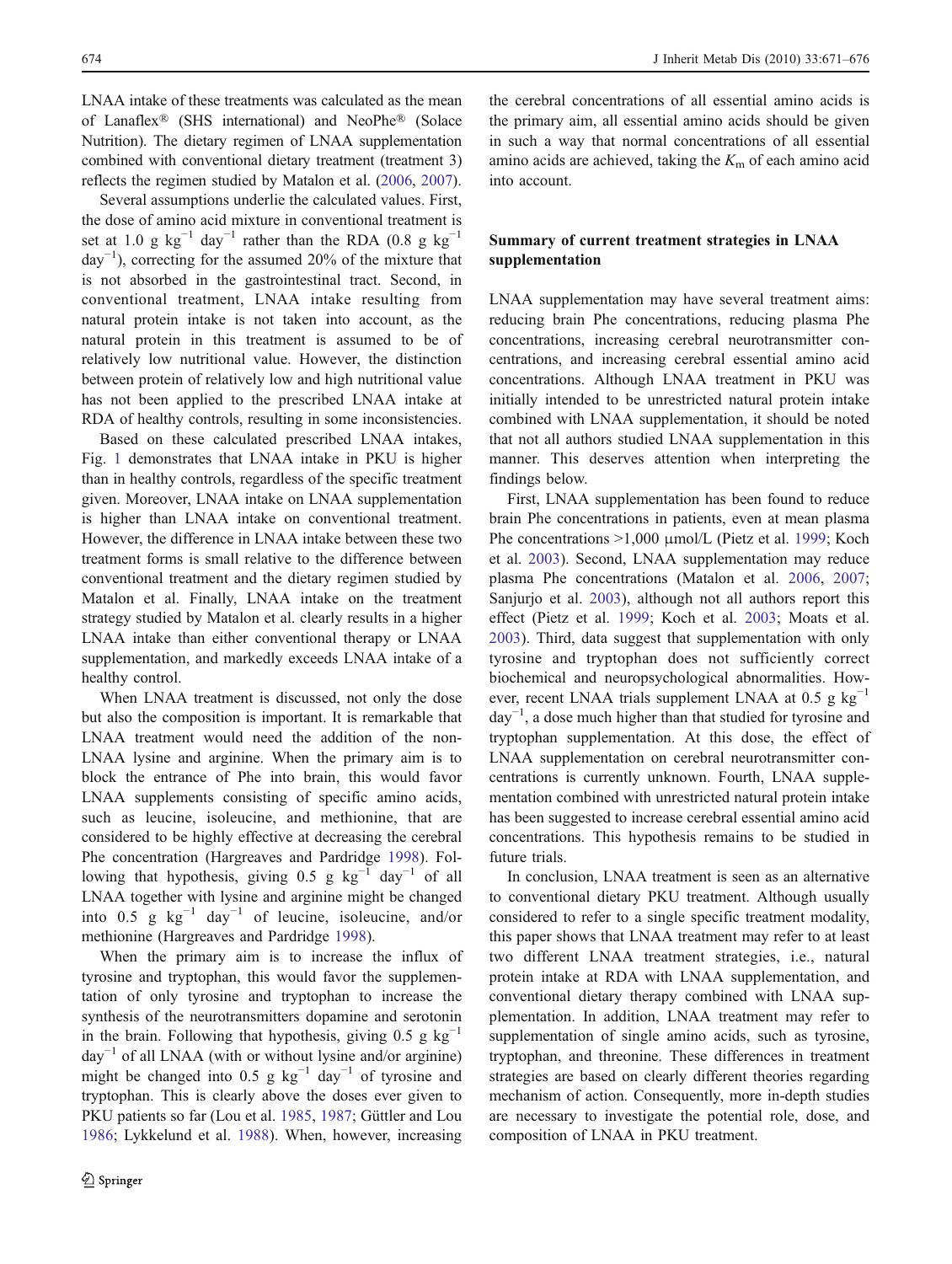<span id="page-4-0"></span>Competing interest Francjan J. van Spronsen is a member of the scientific advisory board of Merck Serono S.A. – Geneva, Switzerland (an affiliate of Merck KGaA, Darmstadt, Germany) regarding treatment for phenylketonuria and has received grants of Merck Serono. Margreet van Rijn is a member of the Merck Serono European Nutritionist Expert Panel in Phenylketonuria.

#### Details of funding None.

**Open Access** This article is distributed under the terms of the Creative Commons Attribution Noncommercial License which permits any noncommercial use, distribution, and reproduction in any medium, provided the original author(s) and source are credited.

#### References

- Andersen AE, Avins L (1976) Lowering brain phenylalanine levels by giving other large neutral amino acids. A new experimental therapeutic approach to phenylketonuria. Arch Neurol 33:684– 684
- Berry HK, Bofinger MK, Hunt MM, Phillips PJ, Guilfoile MB (1982) Reduction of cerebrospinal fluid phenylalanine after oral administration of valine, isoleucine and leucine. Pediatr Res 16:751– 755
- Berry HK, Brunner RL, Hunt MM, White PP (1990) Valine, isoleucine and leucine. A new treatment for phenylketonuria. Am J Dis Child 144:539–543
- Burlina AB, Bonafé L, Ferrari V, Suppiej A, Zacchello F, Burlina AP (2000) Measurement of neurotransmitter metabolites in the cerebrospinal fluid of phenylketonuric patients under dietary treatment. J Inherit Metab Dis 23:313–316
- Butler IJ, O'Flynn ME, Seifert WE Jr, Howell RR (1981) Neurotransmitter defects and treatment of disorders of hyperphenylalaninemia. J Pediatr 98:729–733
- Christ SE, Huijbregts SC, de Sonneville LM, White DA (2010) Executive function in early-treated phenylketonuria: profile and underlying mechanisms. Mol Genet Metab 99(Suppl 1):22–32
- Christensen HN, Streicher JA, Elbinger RL (1948) Effects of feeding individual amino acids upon the distribution of other amino acids between cells and extracellular fluid. J Biol Chem 172:515–524
- Crone MR, van Spronsen FJ, Oudshoorn K et al (2005) Behavioural factors related to metabolic control in patients with phenylketonuria. J Inherit Metab Dis 28:627–637
- Diamond A, Ciaramitaro V, Donner E, Djali S, Robinson MB (1994) An animal model of early-treated PKU. J Neurosci 14:3072– 3082
- Güttler F, Lou H (1986) Dietary problems of phenylketonuria: effect on CNS transmitters and their possible role in behaviour and neuropsychological function. J Inherit Metab Dis 9(Suppl 2):169–177
- Hargreaves KM, Pardridge WM (1988) Neutral amino acid transport at the human blood-brain barrier. J Biol Chem 263:19392–19397
- Hoeksma M, Reijngoud DJ, Pruim J, de Valk HW, Paans AM, van Spronsen FJ (2009) Phenylketonuria: high plasma phenylalanine decreases cerebral protein synthesis. Mol Genet Metab 96:177– 182
- Jordan MK, Brunner RL, Hunt MM, Berry HK (1985) Preliminary support for the oral administration of valine, isoleucine and leucine for phenylketonuria. Dev Med Child Neurol 27:33–39
- Koch R, Moseley KD, Yano S et al (2003) Large neutral amino acid therapy and phenylketonuria: a promising approach to treatment. Mol Genet Metab 79:110–113
- Lou HC (1994) Dopamine precursors and brain function in phenylalanine hydroxylase deficiency. Acta Paediatr Suppl 407:86–88
- Lou HC, Rasmussen V, Gerdes AM, Christensen E, Guttler F (1985) Large doses of tryptophan and tyrosine as potential therapeutic alternative to dietary phenylalanine restriction in phenylketonuria. Lancet 2:150–151
- Lou HC, Lykkelund C, Gerdes AM, Udesen H, Bruhn P (1987) Increased vigilance and dopamine synthesis by large doses of tyrosine or phenylalanine restriction in phenylketonuria. Acta Paediatr Scand 76:560–565
- Lykkelund C, Nielsen JB, Lou HC et al (1988) Increased neurotransmitter biosynthesis in phenylketonuria induced by phenylalanine restriction or by supplementation of unrestricted diet with large amounts of tyrosine. Eur J Pediatr 148:238–245
- MacDonald A, Rylance G, Hall SK, Asplin D, Booth IW (1996) Factors affecting the variation in plasma phenylalanine in patients with phenylketonuria on diet. Arch Dis Child 74:412–417
- Matalon R, Surendran S, Matalon KM et al (2003) Future role of large neutral amino acids in transport of phenylalanine into the brain. Pediatrics 112:1570–1574
- Matalon R, Michals-Matalon K, Bhatia G et al (2006) Large neutral amino acids in the treatment of phenylketonuria (PKU). J Inherit Metab Dis 29:732–738
- Matalon R, Michals-Matalon K, Bhatia G et al (2007) Double blind placebo control trial of large neutral amino acids in treatment of PKU: effect on blood phenylalanine. J Inherit Metab Dis 30:153–158
- Mazzocco MM, Yannicelli S, Nord AM et al (1992) Cognition and tyrosine supplementation among school-aged children with phenylketonuria. Am J Dis Child 146:1261–1264
- McKean CM (1972) The effects of high phenylalanine concentrations on serotonin and catecholamine metabolism in the human brain. Brain Res 47:469–476
- Moats R, Moseley KD, Koch R, Nelson M Jr (2003) Brain phenylalanine concentrations in phenylketonuria: research and treatment of adults. Pediatrics 112:1575–1579
- National Research Council (1989) Protein and amino acids, recommended daily allowances. National Academy Press, Washington DC, pp 52–77
- Pardridge WM (1998) Blood-brain barrier carrier-mediated transport and brain metabolism of amino acids. Neurochem Res 23:635– 644
- Pascucci T, Ventura R, Puglisi-Allegra S, Cabib S (2002) Deficits in brain serotonin synthesis in a genetic mouse model of phenylketonuria. NeuroReport 13:2561–2564
- Pascucci T, Andolina D, Ventura R, Puglisi-Allegra S, Cabib S (2008) Reduced availability of brain amines during critical phases of postnatal development in a genetic mouse model of cognitive delay. Brain Res 1217:232–238
- Pascucci T, Andolina D, Mela IL et al (2009) 5-Hydroxytryptophan rescues serotonin response to stress in prefrontal cortex of hyperphenylalaninaemic mice. Int J Neuropsychopharmacol 12:1067–1079
- Pietz J, Landwehr R, Kutscha A, Schmidt H, de Sonneville L, Trefz FK (1995) Effect of high-dose tyrosine supplementation on brain function in adults with phenylketonuria. J Pediatr 127:936–943
- Pietz J, Kreis R, Rupp A et al (1999) Large neutral amino acids block phenylalanine transport into brain tissue in patients with phenylketonuria. J Clin Invest 103:1169–1178
- Puglisi-Allegra S, Cabib S, Pascucci T, Ventura R, Cali F, Romano V (2000) Dramatic brain aminergic deficit in a genetic mouse model of phenylketonuria. NeuroReport 11:1361–1364